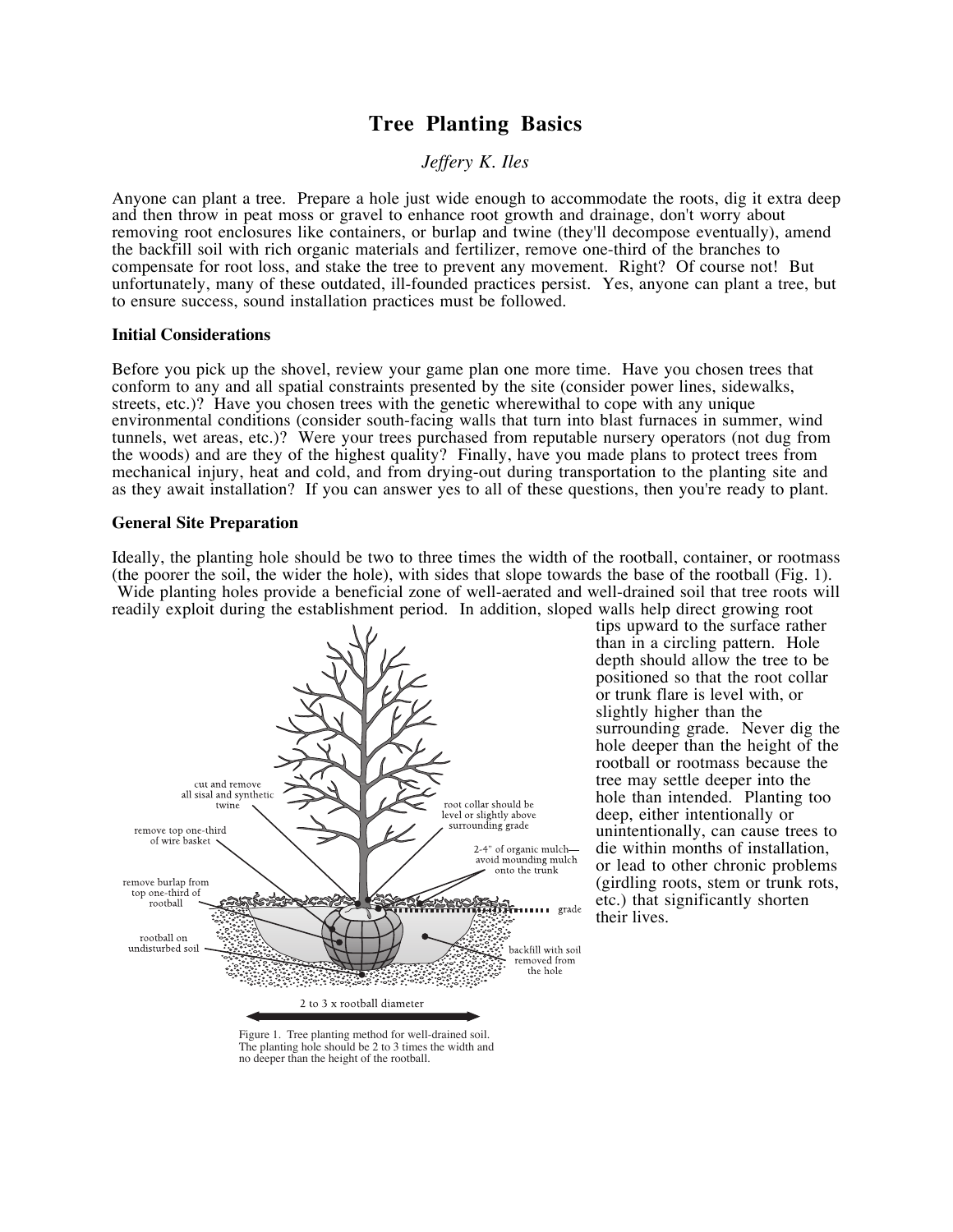But what about planting trees in new housing developments where the "growing medium" is compacted clay subsoil? When confronted with situations where drainage is poor and soil oxygen is in short supply, only species tolerant of these challenging conditions should be used. Alternatively, you might install expensive and elaborate subsurface drainage systems, or plant trees in raised berms (natural-appearing land forms composed of good topsoil). If trees must be planted directly into poorly-drained or compacted soils, a wide, shallow hole should be prepared so as much as one-third of the rootball or rootmass protrudes above the surrounding grade (Fig. 2). This technique raises the zone of active root growth above potentially saturated, oxygen deficient conditions.

Contrary to popular belief, soil removed from the planting hole is the most appropriate backfill material. Soil amendments like peat moss, ground bark, and composted manures mixed with the native soil and used as backfill have not proven beneficial to tree establishment. In fact, studies have shown tree root systems in amended soils remain confined to the amended soil in the planting hole, while trees planted without the "benefit" of soil amendments developed roots far beyond the original planting hole. And on poorly-drained sites, soil amendments can collect too much water. Because amended soil has greater pore space than surrounding clay soil, water will move into it preferentially. During periods of heavy rainfall, the amended planting hole can fill up with water like a bathtub, causing root suffocation and tree death.



### **Planting Bare-root Trees**

Damaged, broken, or excessively long roots should be pruned from bare-root trees prior to planting. When positioned in the hole, root systems should not be twisted, bent, or kinked. Planting bare-root trees is made easier by building a firm, cone-shaped mound of soil at the bottom of the hole. When roots are spread evenly over the mound or pedestal, the ground line on the trunk (indicating previous planting depth at the nursery) should be at, or just above the surrounding grade. After proper depth has been determined, backfill soil can be added, taking care to work the soil around the roots. Watering the backfill when three-fourths completed, and again when the backfill matches the surrounding grade, will eliminate undesirable air pockets. **Caution:** *Do not place excess soil, especially clay-type soil, over the planting site. When heaped over the plant roots, clay soil forms a layer that oxygen and water cannot readily penetrate. Adding clumps of turfgrass in the "overfill" also is to be avoided.*

# **Planting Balled & Burlapped Trees**

Balled & burlapped (B&B) trees must be handled carefully to prevent damage to the trunk and to the roots inside the rootball. Trees should always be handled by the rootball and not by the stem or trunk.

To determine proper hole depth, examine the rootball to locate the original "ground level" at which the tree was growing in the nursery. Repeated cultivation in the nursery sometimes causes extra soil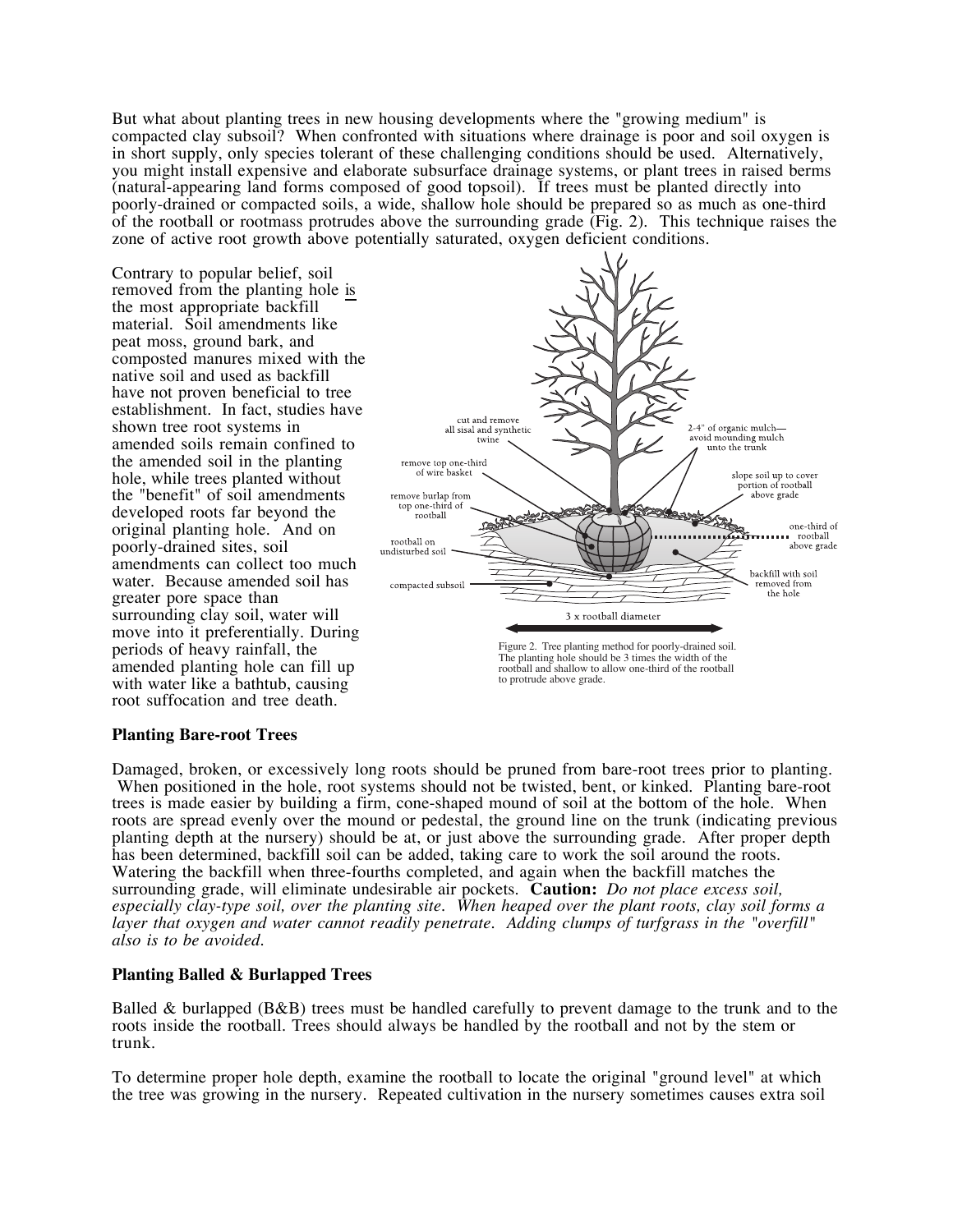to accumulate around the trunk, disguising the original grade. Trees can be planted too deep when the planter assumes the top of the rootball is the original ground level. Peel back the burlap from the top of the rootball and look for the flared trunk base that increases in diameter as it meets the ground. Also look for roots. If these features aren't immediately apparent, scrape the soil away until fibrous roots are discovered. Now the true depth of the root system can be determined and an appropriate hole can be prepared.

Balled & burlapped trees should be gently lowered, not dropped, into the prepared hole. If plastic or poly-burlap has been used to encase the rootball, it should be removed before backfilling begins. These materials interrupt water movement from the surrounding soil into the rootball, and also may restrict root growth.

Deciding which other support-lending materials to remove from the rootball before backfilling begins is handled on a case-by-case basis. If the rootball is exceptionally sturdy, all burlap, sisal and synthetic twine, and the wire basket can be removed before backfilling begins, however, removing these materials at this stage may result in the loss of rootball integrity and cause root damage. A safer method involves backfilling layers of soil around the rootball until one-half to two-thirds of the planting hole is full. Then, all twine from around the trunk, and the top one-third of the wire basket can be removed from the rootball to eliminate the possibility of root or stem girdling. Next, burlap covering the top one-third of the rootball can be cut away to allow free movement of water into the rootball. Removing the burlap is preferred over simply folding it back into the planting hole because a burlap "wad" two or more layers thick may form which could hamper root egress in the first few months after transplanting. Now backfilling can be completed, gently firming the backfill soil with your hands. Because dry rootballs will result in poor growth, a thorough watering is absolutely essential for the newly planted tree. A "deep-root" feeder or watering needle can be used to force water throughout the rootball to "recharge" it and promote root development. Also, make sure the backfill soil is thoroughly watered to eliminate air pockets.

## **Planting Container-grown Trees**

Container-grown trees are planted using many of the same techniques described for balled & burlapped trees. But before backfilling begins, all containers must be removed from the rootball or rootmass. Even the so-called "plantable" or paper mache containers should be removed to keep them from interfering with root growth and drainage.

When planting a large tree, or if a tree is poorly established in the container (a common problem when container-grown trees are purchased in early spring), the planting operation is made easier by first, cutting away the bottom of the container, and then lowering the rootball into the hole before removing the rest of the container.

Occasionally, container-grown trees may become pot-bound or root-bound (roots dense and circling). If not corrected, this condition can restrict root growth development into the surrounding soil and make it difficult to wet the original root mass. Several vertical cuts made the length of the rootmass will disrupt circling roots and lessen the chance for girdling roots later in the life of the tree.

### **Planting Trees in Fabric Containers**

Several in-ground fabric containers, using various designs and fabrics, have been produced by R. Reiger and C. Whitcomb. All of these fabric in-ground containers are removed from the field at harvest, with the containers not being removed until trees are transplanted. A new in-ground fabric container is made from Biobarrier™, a product composed of Typar geotextile and Treflan herbicide. While this new in-ground fabric container (the Geocell™) still allows for the lateral exchange of water between the native soil in and surrounding the container, it differs from the previous in-ground fabric containers in that the herbicide keeps the roots from growing through the fabric into the surrounding soil. No root loss should occur at harvest with the Geocell™, whereas up to 20% of roots may be lost using other types of in-ground fabric containers. In addition, the Geocell™ is not used, as are other in-ground fabric containers, for root ball protection and tree shipping/marketing, and often remains